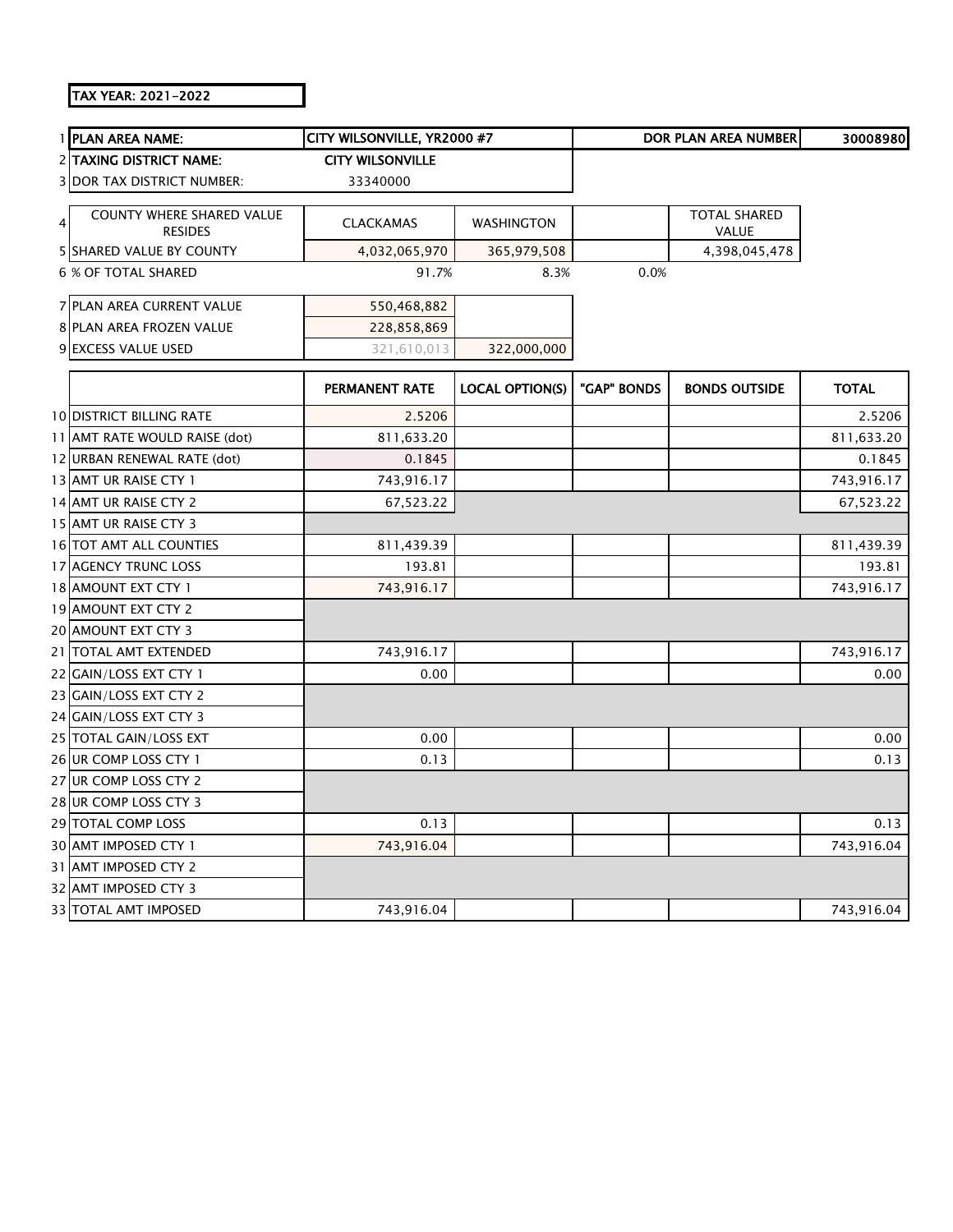|   | 1 PLAN AREA NAME:                                  | CITY WILSONVILLE, YR2000 #7 |                        |             | <b>DOR PLAN AREA NUMBER</b>         | 30008980     |
|---|----------------------------------------------------|-----------------------------|------------------------|-------------|-------------------------------------|--------------|
|   | 2 TAXING DISTRICT NAME:                            | <b>COMM COLL CLACK</b>      |                        |             |                                     |              |
|   | 3 DOR TAX DISTRICT NUMBER:                         | 30604000                    |                        |             |                                     |              |
|   |                                                    |                             |                        |             |                                     |              |
| 4 | <b>COUNTY WHERE SHARED VALUE</b><br><b>RESIDES</b> | <b>CLACKAMAS</b>            |                        |             | <b>TOTAL SHARED</b><br><b>VALUE</b> |              |
|   | 5 SHARED VALUE BY COUNTY                           | 4,032,065,970               |                        |             | 4,032,065,970                       |              |
|   | <b>6 % OF TOTAL SHARED</b>                         | 100.0%                      | 0.0%                   | 0.0%        |                                     |              |
|   | 7 PLAN AREA CURRENT VALUE                          | 550,468,882                 |                        |             |                                     |              |
|   | 8 PLAN AREA FROZEN VALUE                           | 228,858,869                 |                        |             |                                     |              |
|   | 9 EXCESS VALUE USED                                | 321,610,013                 | 322,000,000            |             |                                     |              |
|   |                                                    | PERMANENT RATE              | <b>LOCAL OPTION(S)</b> | "GAP" BONDS | <b>BONDS OUTSIDE</b>                | <b>TOTAL</b> |
|   | <b>10 DISTRICT BILLING RATE</b>                    | 0.5582                      |                        |             |                                     | 0.5582       |
|   | 11 AMT RATE WOULD RAISE (dot)                      | 179,740.40                  |                        |             |                                     | 179,740.40   |
|   | 12 URBAN RENEWAL RATE (dot)                        | 0.0445                      |                        |             |                                     | 0.0445       |
|   | 13 AMT UR RAISE CTY 1                              | 179,426.94                  |                        |             |                                     | 179,426.94   |
|   | 14 AMT UR RAISE CTY 2                              |                             |                        |             |                                     |              |
|   | 15 AMT UR RAISE CTY 3                              |                             |                        |             |                                     |              |
|   | 16 TOT AMT ALL COUNTIES                            | 179,426.94                  |                        |             |                                     | 179,426.94   |
|   | 17 AGENCY TRUNC LOSS                               | 313.46                      |                        |             |                                     | 313.46       |
|   | 18 AMOUNT EXT CTY 1                                | 179,426.94                  |                        |             |                                     | 179,426.94   |
|   | 19 AMOUNT EXT CTY 2                                |                             |                        |             |                                     |              |
|   | 20 AMOUNT EXT CTY 3                                |                             |                        |             |                                     |              |
|   | 21 TOTAL AMT EXTENDED                              | 179,426.94                  |                        |             |                                     | 179,426.94   |
|   | 22 GAIN/LOSS EXT CTY 1                             | 0.00                        |                        |             |                                     | 0.00         |
|   | 23 GAIN/LOSS EXT CTY 2                             |                             |                        |             |                                     |              |
|   | 24 GAIN/LOSS EXT CTY 3                             |                             |                        |             |                                     |              |
|   | 25 TOTAL GAIN/LOSS EXT                             | 0.00                        |                        |             |                                     | 0.00         |
|   | 26 UR COMP LOSS CTY 1                              | 0.03                        |                        |             |                                     | 0.03         |
|   | 27 UR COMP LOSS CTY 2                              |                             |                        |             |                                     |              |
|   | 28 UR COMP LOSS CTY 3                              |                             |                        |             |                                     |              |
|   | 29 TOTAL COMP LOSS                                 | 0.03                        |                        |             |                                     | 0.03         |
|   | 30 AMT IMPOSED CTY 1                               | 179,426.91                  |                        |             |                                     | 179,426.91   |
|   | 31 AMT IMPOSED CTY 2                               |                             |                        |             |                                     |              |
|   | 32 AMT IMPOSED CTY 3                               |                             |                        |             |                                     |              |
|   | <b>33 TOTAL AMT IMPOSED</b>                        | 179,426.91                  |                        |             |                                     | 179,426.91   |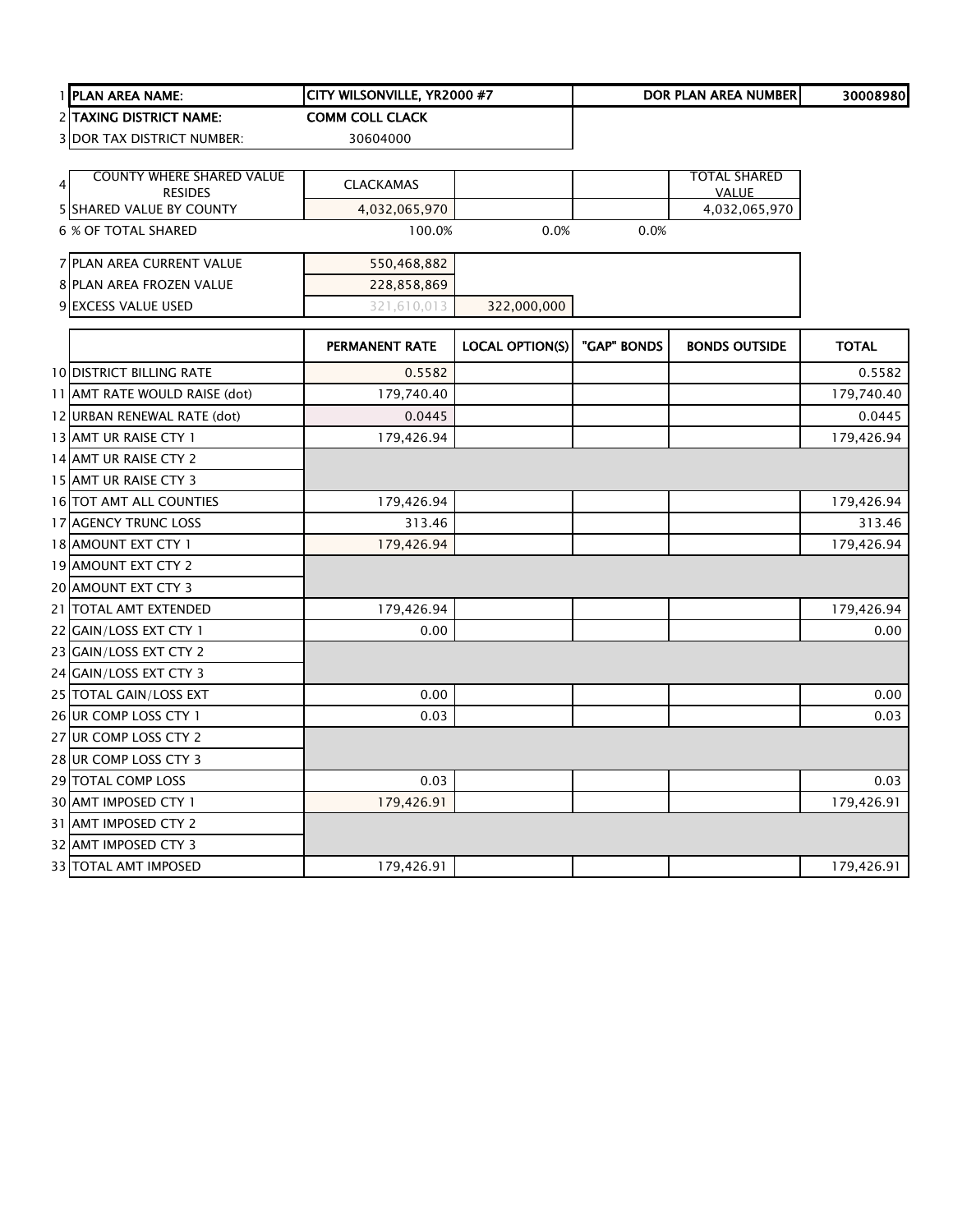|   | 1 PLAN AREA NAME:                          | CITY WILSONVILLE, YR2000 #7 |                        |             | DOR PLAN AREA NUMBER          | 30008980     |
|---|--------------------------------------------|-----------------------------|------------------------|-------------|-------------------------------|--------------|
|   | 2 TAXING DISTRICT NAME:                    | <b>COUNTY C</b>             |                        |             |                               |              |
|   | 3 DOR TAX DISTRICT NUMBER:                 | 30000032                    |                        |             |                               |              |
|   |                                            |                             |                        |             |                               |              |
| 4 | <b>COUNTY WHERE SHARED VALUE</b>           | <b>CLACKAMAS</b>            |                        |             | <b>TOTAL SHARED</b>           |              |
|   | <b>RESIDES</b><br>5 SHARED VALUE BY COUNTY | 4,032,065,970               |                        |             | <b>VALUE</b><br>4,032,065,970 |              |
|   | <b>6 % OF TOTAL SHARED</b>                 | 100.0%                      | 0.0%                   | 0.0%        |                               |              |
|   |                                            |                             |                        |             |                               |              |
|   | 7 PLAN AREA CURRENT VALUE                  | 550,468,882                 |                        |             |                               |              |
|   | 8 PLAN AREA FROZEN VALUE                   | 228,858,869                 |                        |             |                               |              |
|   | 9 EXCESS VALUE USED                        | 321,610,013                 | 322,000,000            |             |                               |              |
|   |                                            | <b>PERMANENT RATE</b>       | <b>LOCAL OPTION(S)</b> | "GAP" BONDS | <b>BONDS OUTSIDE</b>          | <b>TOTAL</b> |
|   | <b>10 DISTRICT BILLING RATE</b>            | 2.4042                      |                        |             |                               | 2.4042       |
|   | 11 AMT RATE WOULD RAISE (dot)              | 774,152.40                  |                        |             |                               | 774,152.40   |
|   | 12 URBAN RENEWAL RATE (dot)                | 0.1919                      |                        |             |                               | 0.1919       |
|   | 13 AMT UR RAISE CTY 1                      | 773,753.46                  |                        |             |                               | 773,753.46   |
|   | 14 AMT UR RAISE CTY 2                      |                             |                        |             |                               |              |
|   | 15 AMT UR RAISE CTY 3                      |                             |                        |             |                               |              |
|   | 16 TOT AMT ALL COUNTIES                    | 773,753.46                  |                        |             |                               | 773,753.46   |
|   | 17 AGENCY TRUNC LOSS                       | 398.94                      |                        |             |                               | 398.94       |
|   | 18 AMOUNT EXT CTY 1                        | 773,753.46                  |                        |             |                               | 773,753.46   |
|   | 19 AMOUNT EXT CTY 2                        |                             |                        |             |                               |              |
|   | 20 AMOUNT EXT CTY 3                        |                             |                        |             |                               |              |
|   | 21 TOTAL AMT EXTENDED                      | 773,753.46                  |                        |             |                               | 773,753.46   |
|   | 22 GAIN/LOSS EXT CTY 1                     | 0.00                        |                        |             |                               | 0.00         |
|   | 23 GAIN/LOSS EXT CTY 2                     |                             |                        |             |                               |              |
|   | 24 GAIN/LOSS EXT CTY 3                     |                             |                        |             |                               |              |
|   | 25 TOTAL GAIN/LOSS EXT                     | 0.00                        |                        |             |                               | 0.00         |
|   | 26 UR COMP LOSS CTY 1                      | 0.13                        |                        |             |                               | 0.13         |
|   | 27 UR COMP LOSS CTY 2                      |                             |                        |             |                               |              |
|   | 28 UR COMP LOSS CTY 3                      |                             |                        |             |                               |              |
|   | 29 TOTAL COMP LOSS                         | 0.13                        |                        |             |                               | 0.13         |
|   | 30 AMT IMPOSED CTY 1                       | 773,753.33                  |                        |             |                               | 773,753.33   |
|   | 31 AMT IMPOSED CTY 2                       |                             |                        |             |                               |              |
|   | 32 AMT IMPOSED CTY 3                       |                             |                        |             |                               |              |
|   | 33 TOTAL AMT IMPOSED                       | 773,753.33                  |                        |             |                               | 773,753.33   |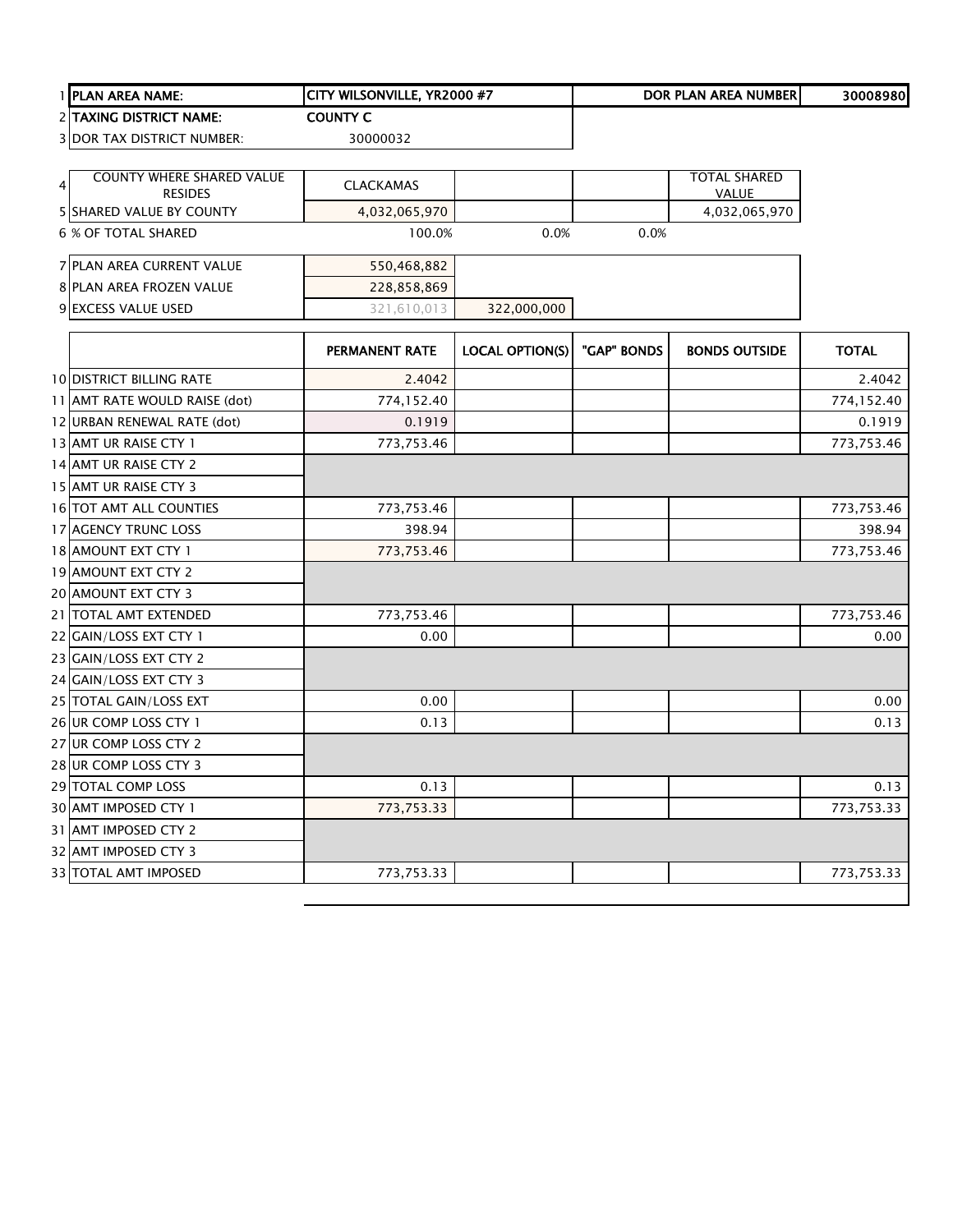| 1 PLAN AREA NAME:                                                    | CITY WILSONVILLE, YR2000 #7      |                        |             | <b>DOR PLAN AREA NUMBER</b>         | 30008980     |
|----------------------------------------------------------------------|----------------------------------|------------------------|-------------|-------------------------------------|--------------|
| <b>2 TAXING DISTRICT NAME:</b>                                       | <b>COUNTY EXTENSION &amp; 4H</b> |                        |             |                                     |              |
| <b>3 DOR TAX DISTRICT NUMBER:</b>                                    | 30008091                         |                        |             |                                     |              |
| <b>COUNTY WHERE SHARED VALUE</b><br>$\overline{4}$<br><b>RESIDES</b> | <b>CLACKAMAS</b>                 |                        |             | <b>TOTAL SHARED</b><br><b>VALUE</b> |              |
| <b>5 SHARED VALUE BY COUNTY</b>                                      | 4,032,065,970                    |                        |             | 4,032,065,970                       |              |
| 6 % OF TOTAL SHARED                                                  | 100.0%                           | 0.0%                   | 0.0%        |                                     |              |
| 7 PLAN AREA CURRENT VALUE                                            | 550,468,882                      |                        |             |                                     |              |
| 8 PLAN AREA FROZEN VALUE                                             | 228,858,869                      |                        |             |                                     |              |
| 9 EXCESS VALUE USED                                                  | 321,610,013                      | 322,000,000            |             |                                     |              |
|                                                                      | PERMANENT RATE                   | <b>LOCAL OPTION(S)</b> | "GAP" BONDS | <b>BONDS OUTSIDE</b>                | <b>TOTAL</b> |
| <b>10 DISTRICT BILLING RATE</b>                                      | 0.0500                           |                        |             |                                     | 0.0500       |
| 11 AMT RATE WOULD RAISE (dot)                                        | 16,100.00                        |                        |             |                                     | 16,100.00    |
| 12 URBAN RENEWAL RATE (dot)                                          | 0.0039                           |                        |             |                                     | 0.0039       |
| 13 AMT UR RAISE CTY 1                                                | 15,725.06                        |                        |             |                                     | 15,725.06    |
| 14 AMT UR RAISE CTY 2                                                |                                  |                        |             |                                     |              |
| 15 AMT UR RAISE CTY 3                                                |                                  |                        |             |                                     |              |
| 16 TOT AMT ALL COUNTIES                                              | 15,725.06                        |                        |             |                                     | 15,725.06    |
| 17 AGENCY TRUNC LOSS                                                 | 374.94                           |                        |             |                                     | 374.94       |
| 18 AMOUNT EXT CTY 1                                                  | 15,725.06                        |                        |             |                                     | 15,725.06    |
| 19 AMOUNT EXT CTY 2                                                  |                                  |                        |             |                                     |              |
| 20 AMOUNT EXT CTY 3                                                  |                                  |                        |             |                                     |              |
| 21 TOTAL AMT EXTENDED                                                | 15,725.06                        |                        |             |                                     | 15,725.06    |
| 22 GAIN/LOSS EXT CTY 1                                               | 0.00                             |                        |             |                                     | 0.00         |
| 23 GAIN/LOSS EXT CTY 2                                               |                                  |                        |             |                                     |              |
| 24 GAIN/LOSS EXT CTY 3                                               |                                  |                        |             |                                     |              |
| 25 TOTAL GAIN/LOSS EXT                                               | 0.00                             |                        |             |                                     | 0.00         |
| 26 UR COMP LOSS CTY 1                                                | 0.00                             |                        |             |                                     | 0.00         |
| 27 UR COMP LOSS CTY 2                                                |                                  |                        |             |                                     |              |
| 28 UR COMP LOSS CTY 3                                                |                                  |                        |             |                                     |              |
| 29 TOTAL COMP LOSS                                                   | 0.00                             |                        |             |                                     | 0.00         |
| 30 AMT IMPOSED CTY 1                                                 | 15,725.06                        |                        |             |                                     | 15,725.06    |
| 31 AMT IMPOSED CTY 2                                                 |                                  |                        |             |                                     |              |
| 32 AMT IMPOSED CTY 3                                                 |                                  |                        |             |                                     |              |
| 33 TOTAL AMT IMPOSED                                                 | 15,725.06                        |                        |             |                                     | 15,725.06    |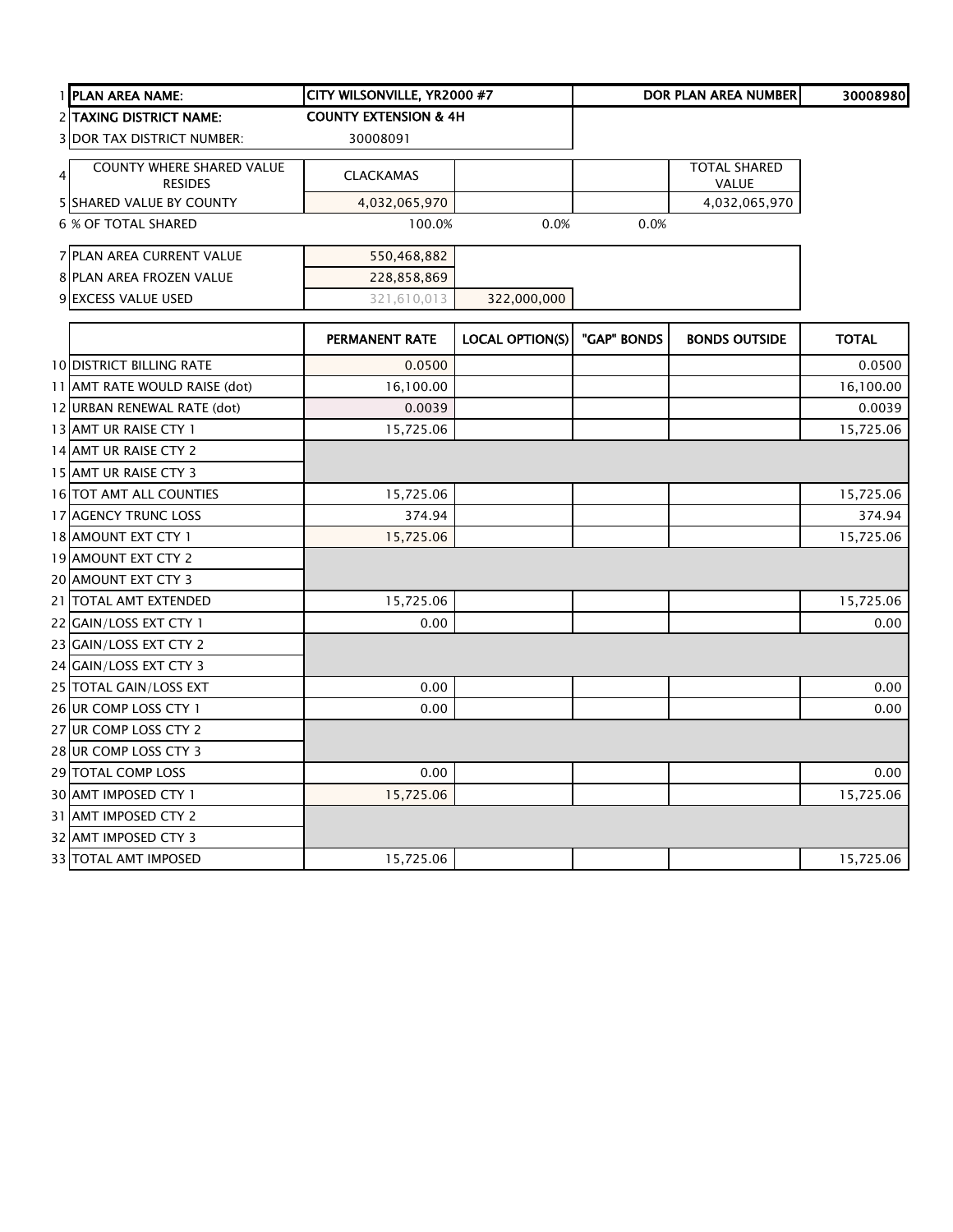| 1 PLAN AREA NAME:                 | CITY WILSONVILLE, YR2000 #7 |                        |             | <b>DOR PLAN AREA NUMBER</b> | 30008980     |
|-----------------------------------|-----------------------------|------------------------|-------------|-----------------------------|--------------|
| 2 TAXING DISTRICT NAME:           | <b>COUNTY LIBRARY</b>       |                        |             |                             |              |
| <b>3 DOR TAX DISTRICT NUMBER:</b> | 30009121                    |                        |             |                             |              |
| COUNTY WHERE SHARED VALUE         |                             |                        |             | <b>TOTAL SHARED</b>         |              |
| 4<br><b>RESIDES</b>               | <b>CLACKAMAS</b>            |                        |             | VALUE                       |              |
| 5 SHARED VALUE BY COUNTY          | 4,032,065,970               |                        |             | 4,032,065,970               |              |
| 6 % OF TOTAL SHARED               | 100.0%                      | 0.0%                   | 0.0%        | 100.0%                      |              |
| 7 PLAN AREA CURRENT VALUE         | 550,468,882                 |                        |             |                             |              |
| 8 PLAN AREA FROZEN VALUE          | 228,858,869                 |                        |             |                             |              |
| 9 EXCESS VALUE USED               | 321,610,013                 | 322,000,000            |             |                             |              |
|                                   | PERMANENT RATE              | <b>LOCAL OPTION(S)</b> | "GAP" BONDS | <b>BONDS OUTSIDE</b>        | <b>TOTAL</b> |
| <b>10 DISTRICT BILLING RATE</b>   | 0.3974                      |                        |             |                             | 0.3974       |
| 11 AMT RATE WOULD RAISE (dot)     | 127,962.80                  |                        |             |                             | 127,962.80   |
| 12 URBAN RENEWAL RATE (dot)       | 0.0317                      |                        |             |                             | 0.0317       |
| 13 AMT UR RAISE CTY 1             | 127,816.49                  |                        |             |                             | 127,816.49   |
| 14 AMT UR RAISE CTY 2             |                             |                        |             |                             |              |
| 15 AMT UR RAISE CTY 3             |                             |                        |             |                             |              |
| 16 TOT AMT ALL COUNTIES           | 127,816.49                  |                        |             |                             | 127,816.49   |
| 17 AGENCY TRUNC LOSS              | 146.31                      |                        |             |                             | 146.31       |
| 18 AMOUNT EXT CTY 1               | 127,816.49                  |                        |             |                             | 127,816.49   |
| 19 AMOUNT EXT CTY 2               |                             |                        |             |                             |              |
| 20 AMOUNT EXT CTY 3               |                             |                        |             |                             |              |
| 21 TOTAL AMT EXTENDED             | 127,816.49                  |                        |             |                             | 127,816.49   |
| 22 GAIN/LOSS EXT CTY 1            | 0.00                        |                        |             |                             | 0.00         |
| 23 GAIN/LOSS EXT CTY 2            |                             |                        |             |                             |              |
| 24 GAIN/LOSS EXT CTY 3            |                             |                        |             |                             |              |
| 25 TOTAL GAIN/LOSS EXT            | 0.00                        |                        |             |                             | 0.00         |
| 26 UR COMP LOSS CTY 1             | 0.02                        |                        |             |                             | 0.02         |
| 27 UR COMP LOSS CTY 2             |                             |                        |             |                             |              |
| UR COMP LOSS CTY 3                |                             |                        |             |                             |              |
| 29 TOTAL COMP LOSS                | 0.02                        |                        |             |                             | 0.02         |
| 30 AMT IMPOSED CTY 1              | 127,816.47                  |                        |             |                             | 127,816.47   |
| 31 AMT IMPOSED CTY 2              |                             |                        |             |                             |              |
| 32 AMT IMPOSED CTY 3              |                             |                        |             |                             |              |
| 33 TOTAL AMT IMPOSED              | 127,816.47                  |                        |             |                             | 127,816.47   |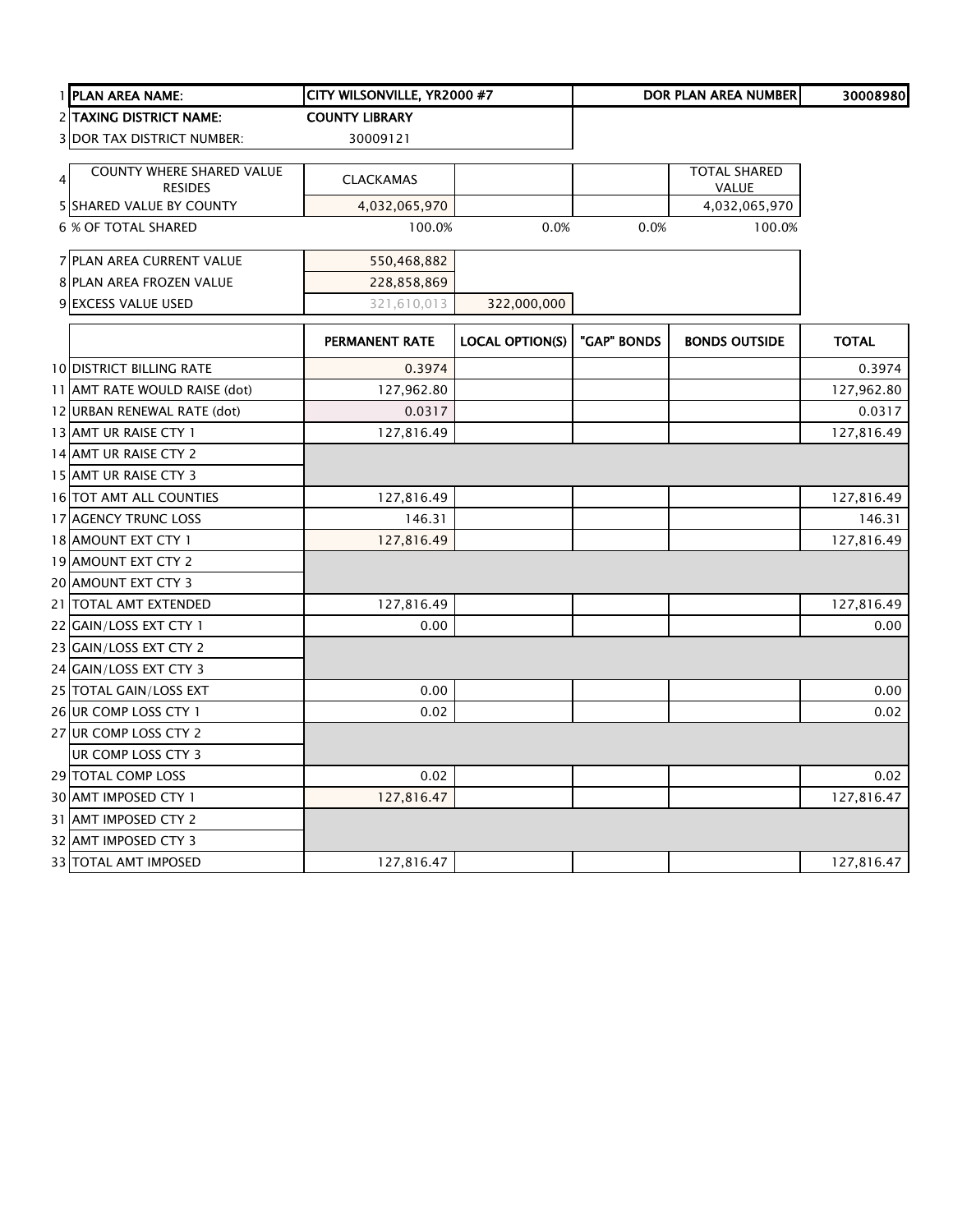|                | 1 PLAN AREA NAME:                 | CITY WILSONVILLE, YR2000 #7 |                        |             | <b>DOR PLAN AREA NUMBER</b> | 30008980     |
|----------------|-----------------------------------|-----------------------------|------------------------|-------------|-----------------------------|--------------|
|                | <b>2 TAXING DISTRICT NAME:</b>    | <b>COUNTY SOIL CONS</b>     |                        |             |                             |              |
|                | <b>3 DOR TAX DISTRICT NUMBER:</b> | 30008060                    |                        |             |                             |              |
|                | <b>COUNTY WHERE SHARED VALUE</b>  |                             |                        |             | <b>TOTAL SHARED</b>         |              |
| $\overline{4}$ | <b>RESIDES</b>                    | <b>CLACKAMAS</b>            |                        |             | <b>VALUE</b>                |              |
|                | 5 SHARED VALUE BY COUNTY          | 4,032,065,970               |                        |             | 4,032,065,970               |              |
|                | 6 % OF TOTAL SHARED               | 100.0%                      | 0.0%                   | 0.0%        |                             |              |
|                | 7 PLAN AREA CURRENT VALUE         | 550,468,882                 |                        |             |                             |              |
|                | 8 PLAN AREA FROZEN VALUE          | 228,858,869                 |                        |             |                             |              |
|                | 9 EXCESS VALUE USED               | 321,610,013                 | 322,000,000            |             |                             |              |
|                |                                   |                             |                        |             |                             |              |
|                |                                   | PERMANENT RATE              | <b>LOCAL OPTION(S)</b> | "GAP" BONDS | <b>BONDS OUTSIDE</b>        | <b>TOTAL</b> |
|                | <b>10 DISTRICT BILLING RATE</b>   | 0.0500                      |                        |             |                             | 0.0500       |
|                | 11 AMT RATE WOULD RAISE (dot)     | 16,100.00                   |                        |             |                             | 16,100.00    |
|                | 12 URBAN RENEWAL RATE (dot)       | 0.0039                      |                        |             |                             | 0.0039       |
|                | 13 AMT UR RAISE CTY 1             | 15,725.06                   |                        |             |                             | 15,725.06    |
|                | 14 AMT UR RAISE CTY 2             |                             |                        |             |                             |              |
|                | 15 AMT UR RAISE CTY 3             |                             |                        |             |                             |              |
|                | 16 TOT AMT ALL COUNTIES           | 15,725.06                   |                        |             |                             | 15,725.06    |
|                | 17 AGENCY TRUNC LOSS              | 374.94                      |                        |             |                             | 374.94       |
|                | 18 AMOUNT EXT CTY 1               | 15,725.06                   |                        |             |                             | 15,725.06    |
|                | 19 AMOUNT EXT CTY 2               |                             |                        |             |                             |              |
|                | 20 AMOUNT EXT CTY 3               |                             |                        |             |                             |              |
|                | 21 TOTAL AMT EXTENDED             | 15,725.06                   |                        |             |                             | 15,725.06    |
|                | 22 GAIN/LOSS EXT CTY 1            | 0.00                        |                        |             |                             | 0.00         |
|                | 23 GAIN/LOSS EXT CTY 2            |                             |                        |             |                             |              |
|                | 24 GAIN/LOSS EXT CTY 3            |                             |                        |             |                             |              |
|                | 25 TOTAL GAIN/LOSS EXT            | 0.00                        |                        |             |                             | 0.00         |
|                | 26 UR COMP LOSS CTY 1             | 0.00                        |                        |             |                             | 0.00         |
|                | 27 UR COMP LOSS CTY 2             |                             |                        |             |                             |              |
|                | 28 UR COMP LOSS CTY 3             |                             |                        |             |                             |              |
|                | 29 TOTAL COMP LOSS                | 0.00                        |                        |             |                             | 0.00         |
|                | 30 AMT IMPOSED CTY 1              | 15,725.06                   |                        |             |                             | 15,725.06    |
|                | 31 AMT IMPOSED CTY 2              |                             |                        |             |                             |              |
|                | 32 AMT IMPOSED CTY 3              |                             |                        |             |                             |              |
|                | 33 TOTAL AMT IMPOSED              | 15,725.06                   |                        |             |                             | 15,725.06    |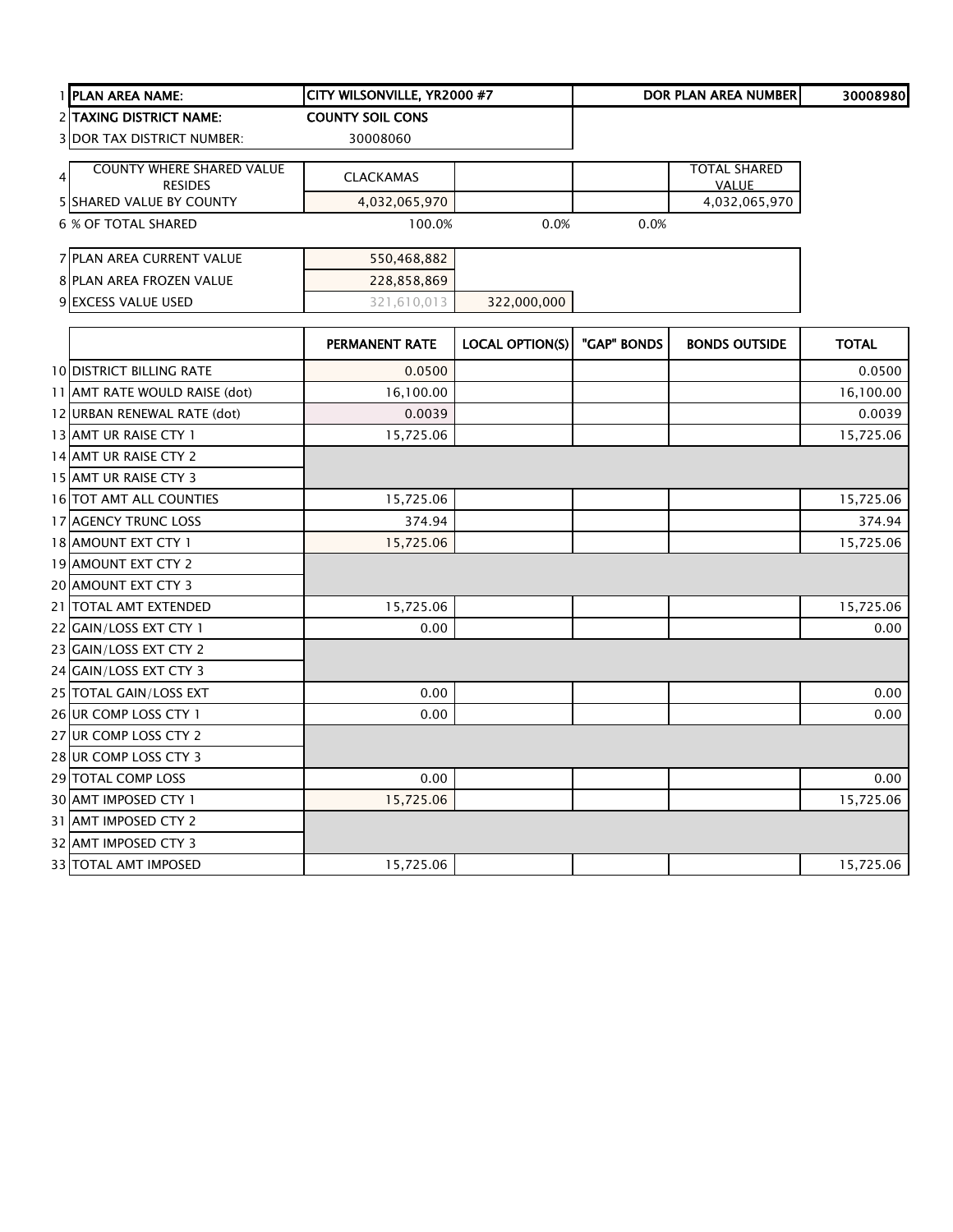|                | 1 PLAN AREA NAME:                 | CITY WILSONVILLE, YR2000 #7 |                        |             | DOR PLAN AREA NUMBER | 30008980     |
|----------------|-----------------------------------|-----------------------------|------------------------|-------------|----------------------|--------------|
|                | 2 TAXING DISTRICT NAME:           | <b>ESD CLACKAMAS</b>        |                        |             |                      |              |
|                | <b>3 DOR TAX DISTRICT NUMBER:</b> | 30503000                    |                        |             |                      |              |
|                | <b>COUNTY WHERE SHARED VALUE</b>  |                             |                        |             | <b>TOTAL SHARED</b>  |              |
| $\overline{4}$ | <b>RESIDES</b>                    | <b>CLACKAMAS</b>            | WASHINGTON             |             | <b>VALUE</b>         |              |
|                | <b>5 SHARED VALUE BY COUNTY</b>   | 4,031,890,973               | 103,535,695            |             | 4,135,426,668        |              |
|                | 6 % OF TOTAL SHARED               | 97.5%                       | 2.5%                   | 0.0%        |                      |              |
|                | 7 PLAN AREA CURRENT VALUE         | 550,468,882                 |                        |             |                      |              |
|                | 8 PLAN AREA FROZEN VALUE          | 228,858,869                 |                        |             |                      |              |
|                | 9 EXCESS VALUE USED               | 321,610,013                 | 322,000,000            |             |                      |              |
|                |                                   | <b>PERMANENT RATE</b>       | <b>LOCAL OPTION(S)</b> | "GAP" BONDS | <b>BONDS OUTSIDE</b> | <b>TOTAL</b> |
|                | <b>10 DISTRICT BILLING RATE</b>   | 0.3687                      |                        |             |                      | 0.3687       |
|                | 11 AMT RATE WOULD RAISE (dot)     | 118,721.40                  |                        |             |                      | 118,721.40   |
|                | 12 URBAN RENEWAL RATE (dot)       | 0.0287                      |                        |             |                      | 0.0287       |
|                | 13 AMT UR RAISE CTY 1             | 115,715.27                  |                        |             |                      | 115,715.27   |
|                | 14 AMT UR RAISE CTY 2             | 2,971.47                    |                        |             |                      | 2,971.47     |
|                | 15 AMT UR RAISE CTY 3             |                             |                        |             |                      |              |
|                | 16 TOT AMT ALL COUNTIES           | 118,686.74                  |                        |             |                      | 118,686.74   |
|                | 17 AGENCY TRUNC LOSS              | 34.66                       |                        |             |                      | 34.66        |
|                | 18 AMOUNT EXT CTY 1               | 115,715.27                  |                        |             |                      | 115,715.27   |
|                | 19 AMOUNT EXT CTY 2               |                             |                        |             |                      |              |
|                | 20 AMOUNT EXT CTY 3               |                             |                        |             |                      |              |
|                | 21 TOTAL AMT EXTENDED             | 115,715.27                  |                        |             |                      | 115,715.27   |
|                | 22 GAIN/LOSS EXT CTY 1            | 0.00                        |                        |             |                      | 0.00         |
|                | 23 GAIN/LOSS EXT CTY 2            |                             |                        |             |                      |              |
|                | 24 GAIN/LOSS EXT CTY 3            |                             |                        |             |                      |              |
|                | 25 TOTAL GAIN/LOSS EXT            | 0.00                        |                        |             |                      | 0.00         |
|                | 26 UR COMP LOSS CTY 1             | 0.02                        |                        |             |                      | 0.02         |
|                | 27 UR COMP LOSS CTY 2             |                             |                        |             |                      |              |
|                | 28 UR COMP LOSS CTY 3             |                             |                        |             |                      |              |
|                | 29 TOTAL COMP LOSS                | 0.02                        |                        |             |                      | 0.02         |
|                | 30 AMT IMPOSED CTY 1              | 115,715.25                  |                        |             |                      | 115,715.25   |
|                | 31 AMT IMPOSED CTY 2              |                             |                        |             |                      |              |
|                | 32 AMT IMPOSED CTY 3              |                             |                        |             |                      |              |
|                | <b>33 TOTAL AMT IMPOSED</b>       | 115,715.25                  |                        |             |                      | 115,715.25   |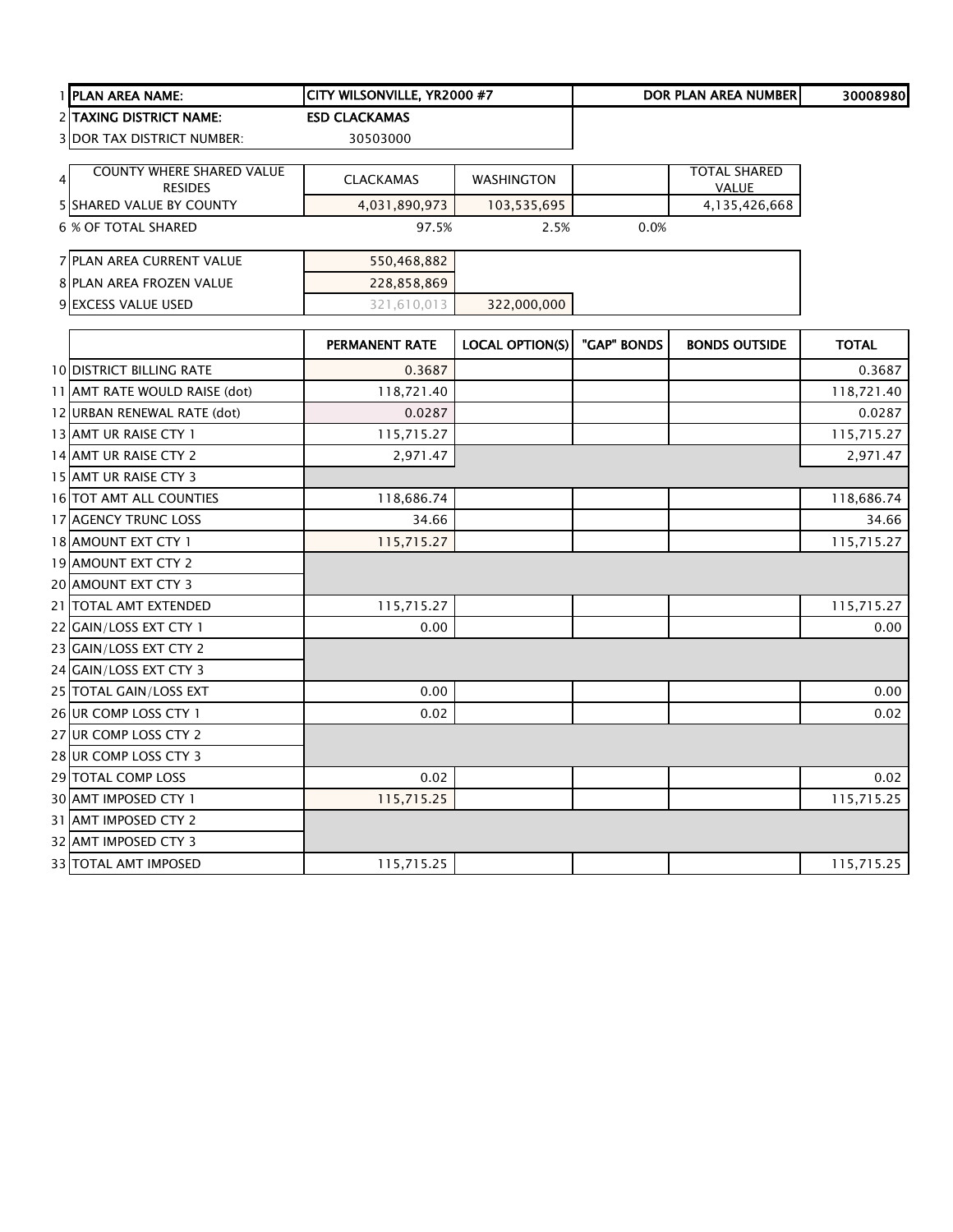|   | 1 PLAN AREA NAME:                                  | CITY WILSONVILLE, YR2000 #7 |                        |             | DOR PLAN AREA NUMBER                | 30008980     |
|---|----------------------------------------------------|-----------------------------|------------------------|-------------|-------------------------------------|--------------|
|   | 2 TAXING DISTRICT NAME:                            | FD 64 TVF&R                 |                        |             |                                     |              |
|   | <b>3 DOR TAX DISTRICT NUMBER:</b>                  | 30041400                    |                        |             |                                     |              |
| 4 | <b>COUNTY WHERE SHARED VALUE</b><br><b>RESIDES</b> | <b>CLACKAMAS</b>            | <b>WASHINGTON</b>      |             | <b>TOTAL SHARED</b><br><b>VALUE</b> |              |
|   | <b>5 SHARED VALUE BY COUNTY</b>                    | 4,032,065,970               | 365,979,508            |             | 4,398,045,478                       |              |
|   | <b>6 % OF TOTAL SHARED</b>                         | 91.7%                       | 8.3%                   | 0.0%        |                                     |              |
|   | 7 PLAN AREA CURRENT VALUE                          | 550,468,882                 |                        |             |                                     |              |
|   | 8 PLAN AREA FROZEN VALUE                           | 228,858,869                 |                        |             |                                     |              |
|   | 9 EXCESS VALUE USED                                | 321,610,013                 | 322,000,000            |             |                                     |              |
|   |                                                    | PERMANENT RATE              | <b>LOCAL OPTION(S)</b> | "GAP" BONDS | <b>BONDS OUTSIDE</b>                | <b>TOTAL</b> |
|   | <b>10 DISTRICT BILLING RATE</b>                    | 1.5252                      |                        |             |                                     | 1.5252       |
|   | 11 AMT RATE WOULD RAISE (dot)                      | 491,114.40                  |                        |             |                                     | 491,114.40   |
|   | 12 URBAN RENEWAL RATE (dot)                        | 0.1116                      |                        |             |                                     | 0.1116       |
|   | 13 AMT UR RAISE CTY 1                              | 449,978.56                  |                        |             |                                     | 449,978.56   |
|   | 14 AMT UR RAISE CTY 2                              | 40,843.31                   |                        |             |                                     | 40,843.31    |
|   | 15 AMT UR RAISE CTY 3                              |                             |                        |             |                                     |              |
|   | 16 TOT AMT ALL COUNTIES                            | 490,821.87                  |                        |             |                                     | 490,821.87   |
|   | 17 AGENCY TRUNC LOSS                               | 292.53                      |                        |             |                                     | 292.53       |
|   | 18 AMOUNT EXT CTY 1                                | 449,978.56                  |                        |             |                                     | 449,978.56   |
|   | 19 AMOUNT EXT CTY 2                                |                             |                        |             |                                     |              |
|   | 20 AMOUNT EXT CTY 3                                |                             |                        |             |                                     |              |
|   | 21 TOTAL AMT EXTENDED                              | 449,978.56                  |                        |             |                                     | 449,978.56   |
|   | 22 GAIN/LOSS EXT CTY 1                             | 0.00                        |                        |             |                                     | 0.00         |
|   | 23 GAIN/LOSS EXT CTY 2                             |                             |                        |             |                                     |              |
|   | 24 GAIN/LOSS EXT CTY 3                             |                             |                        |             |                                     |              |
|   | 25 TOTAL GAIN/LOSS EXT                             | 0.00                        |                        |             |                                     | 0.00         |
|   | 26 UR COMP LOSS CTY 1                              | 0.08                        |                        |             |                                     | 0.08         |
|   | 27 UR COMP LOSS CTY 2                              |                             |                        |             |                                     |              |
|   | 28 UR COMP LOSS CTY 3                              |                             |                        |             |                                     |              |
|   | 29 TOTAL COMP LOSS                                 | 0.08                        |                        |             |                                     | 0.08         |
|   | 30 AMT IMPOSED CTY 1                               | 449,978.48                  |                        |             |                                     | 449,978.48   |
|   | 31 AMT IMPOSED CTY 2                               |                             |                        |             |                                     |              |
|   | 32 AMT IMPOSED CTY 3                               |                             |                        |             |                                     |              |
|   | 33 TOTAL AMT IMPOSED                               | 449,978.48                  |                        |             |                                     | 449,978.48   |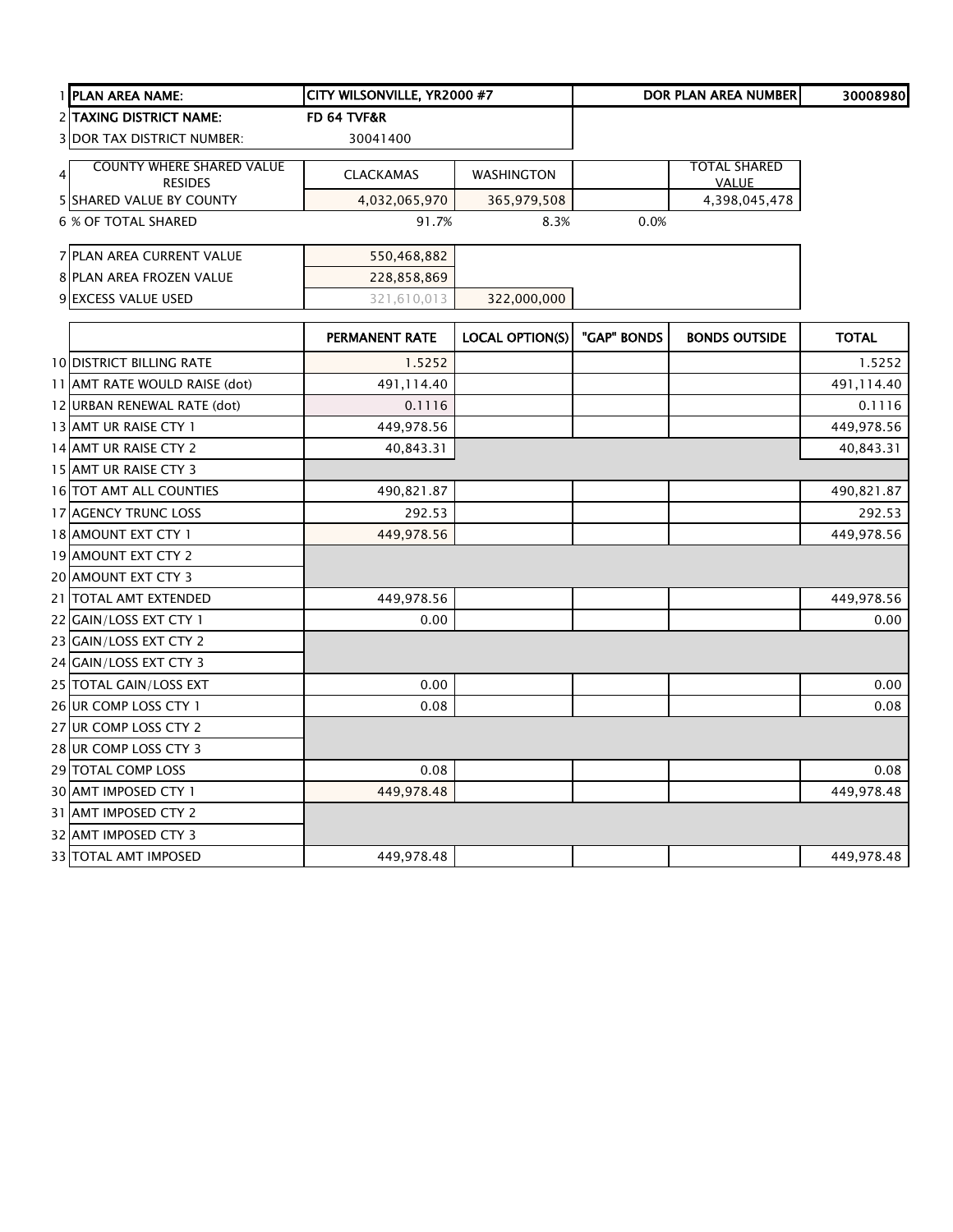| 1 PLAN AREA NAME:                 | CITY WILSONVILLE, YR2000 #7 |                        |             | <b>DOR PLAN AREA NUMBER</b> | 30008980     |
|-----------------------------------|-----------------------------|------------------------|-------------|-----------------------------|--------------|
| <b>2 TAXING DISTRICT NAME:</b>    | <b>Port Portland</b>        |                        |             |                             |              |
| <b>3 DOR TAX DISTRICT NUMBER:</b> | 30002160                    |                        |             |                             |              |
| <b>COUNTY WHERE SHARED VALUE</b>  |                             |                        |             | <b>TOTAL SHARED</b>         |              |
| $\overline{4}$<br><b>RESIDES</b>  | <b>CLACKAMAS</b>            | <b>WASHINGTON</b>      |             | <b>VALUE</b>                |              |
| <b>5 SHARED VALUE BY COUNTY</b>   | 4,032,065,970               | 365,979,508            |             | 4,398,045,478               |              |
| <b>6 % OF TOTAL SHARED</b>        | 91.7%                       | 8.3%                   | 0.0%        |                             |              |
| 7 PLAN AREA CURRENT VALUE         | 550,468,882                 |                        |             |                             |              |
| 8 PLAN AREA FROZEN VALUE          | 228,858,869                 |                        |             |                             |              |
| 9 EXCESS VALUE USED               | 321,610,013                 | 322,000,000            |             |                             |              |
|                                   | PERMANENT RATE              | <b>LOCAL OPTION(S)</b> | "GAP" BONDS | <b>BONDS OUTSIDE</b>        | <b>TOTAL</b> |
| <b>10 DISTRICT BILLING RATE</b>   | 0.0701                      |                        |             |                             | 0.0701       |
| 11 AMT RATE WOULD RAISE (dot)     | 22,572.20                   |                        |             |                             | 22,572.20    |
| 12 URBAN RENEWAL RATE (dot)       | 0.0051                      |                        |             |                             | 0.0051       |
| 13 AMT UR RAISE CTY 1             | 20,563.54                   |                        |             |                             | 20,563.54    |
| 14 AMT UR RAISE CTY 2             | 1,866.50                    |                        |             |                             | 1,866.50     |
| 15 AMT UR RAISE CTY 3             |                             |                        |             |                             |              |
| 16 TOT AMT ALL COUNTIES           | 22,430.04                   |                        |             |                             | 22,430.04    |
| 17 AGENCY TRUNC LOSS              | 142.16                      |                        |             |                             | 142.16       |
| 18 AMOUNT EXT CTY 1               | 20,563.54                   |                        |             |                             | 20,563.54    |
| 19 AMOUNT EXT CTY 2               |                             |                        |             |                             |              |
| 20 AMOUNT EXT CTY 3               |                             |                        |             |                             |              |
| 21 TOTAL AMT EXTENDED             | 20,563.54                   |                        |             |                             | 20,563.54    |
| 22 GAIN/LOSS EXT CTY 1            | 0.00                        |                        |             |                             | 0.00         |
| 23 GAIN/LOSS EXT CTY 2            |                             |                        |             |                             |              |
| 24 GAIN/LOSS EXT CTY 3            |                             |                        |             |                             |              |
| 25 TOTAL GAIN/LOSS EXT            | 0.00                        |                        |             |                             | 0.00         |
| 26 UR COMP LOSS CTY 1             | 0.00                        |                        |             |                             | 0.00         |
| 27 UR COMP LOSS CTY 2             |                             |                        |             |                             |              |
| 28 UR COMP LOSS CTY 3             |                             |                        |             |                             |              |
| 29 TOTAL COMP LOSS                | 0.00                        |                        |             |                             | 0.00         |
| 30 AMT IMPOSED CTY 1              | 20,563.54                   |                        |             |                             | 20,563.54    |
| 31 AMT IMPOSED CTY 2              |                             |                        |             |                             |              |
| 32 AMT IMPOSED CTY 3              |                             |                        |             |                             |              |
| 33 TOTAL AMT IMPOSED              | 20,563.54                   |                        |             |                             | 20,563.54    |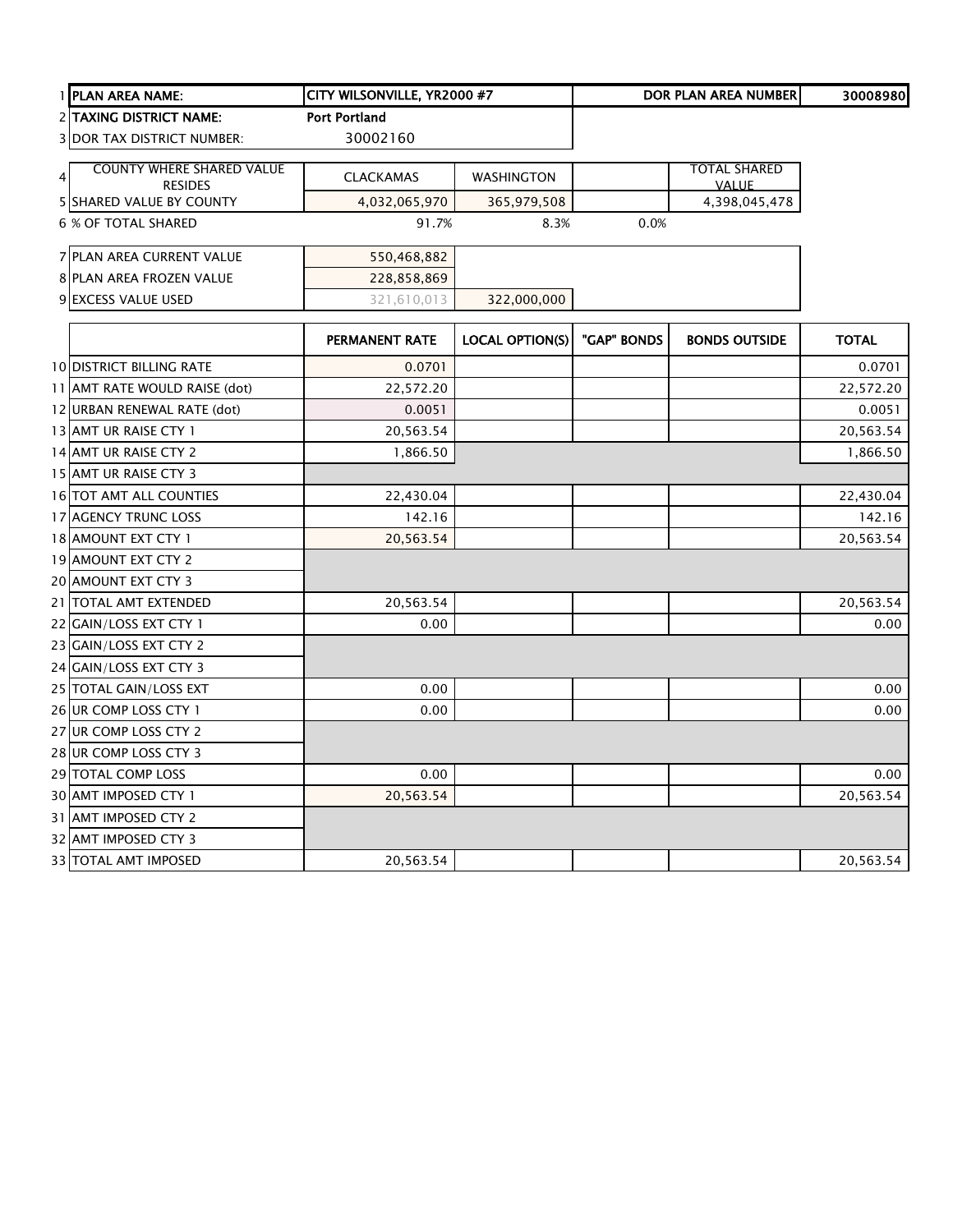|                | 1 PLAN AREA NAME:                                  | CITY WILSONVILLE, YR2000 #7      |                        |             | <b>DOR PLAN AREA NUMBER</b>  | 30008980     |
|----------------|----------------------------------------------------|----------------------------------|------------------------|-------------|------------------------------|--------------|
|                | 2 TAXING DISTRICT NAME:                            | <b>SCH WEST LINN/WILSONVILLE</b> |                        |             |                              |              |
|                | <b>3 DOR TAX DISTRICT NUMBER:</b>                  | 30117000                         |                        |             |                              |              |
| 4 <sup>1</sup> | <b>COUNTY WHERE SHARED VALUE</b><br><b>RESIDES</b> | <b>CLACKAMAS</b>                 | <b>WASHINGTON</b>      |             | <b>TOTAL SHARED</b><br>VALUE |              |
|                | 5 SHARED VALUE BY COUNTY                           | 3,481,091,565                    | 75,454,983             |             | 3,556,546,548                |              |
|                | 6 % OF TOTAL SHARED                                | 97.9%                            | 2.1%                   | 0.0%        |                              |              |
|                | <b>7 PLAN AREA CURRENT VALUE</b>                   | 550,468,882                      |                        |             |                              |              |
|                | 8 PLAN AREA FROZEN VALUE                           | 228,858,869                      |                        |             |                              |              |
|                | 9 EXCESS VALUE USED                                | 321,610,013                      | 322,000,000            |             |                              |              |
|                |                                                    | <b>PERMANENT RATE</b>            | <b>LOCAL OPTION(S)</b> | "GAP" BONDS | <b>BONDS OUTSIDE</b>         | <b>TOTAL</b> |
|                | <b>10 DISTRICT BILLING RATE</b>                    | 4.8684                           |                        |             |                              | 4.8684       |
|                | 11 AMT RATE WOULD RAISE (dot)                      | 1,567,624.80                     |                        |             |                              | 1,567,624.80 |
|                | 12 URBAN RENEWAL RATE (dot)                        | 0.4407                           |                        |             |                              | 0.4407       |
|                | 13 AMT UR RAISE CTY 1                              | 1,534,117.05                     |                        |             |                              | 1,534,117.05 |
|                | 14 AMT UR RAISE CTY 2                              | 33,253.01                        |                        |             |                              | 33,253.01    |
|                | 15 AMT UR RAISE CTY 3                              |                                  |                        |             |                              |              |
|                | 16 TOT AMT ALL COUNTIES                            | 1,567,370.06                     |                        |             |                              | 1,567,370.06 |
|                | 17 AGENCY TRUNC LOSS                               | 254.74                           |                        |             |                              | 254.74       |
|                | 18 AMOUNT EXT CTY 1                                | 1,534,117.05                     |                        |             |                              | 1,534,117.05 |
|                | 19 AMOUNT EXT CTY 2                                |                                  |                        |             |                              |              |
|                | 20 AMOUNT EXT CTY 3                                |                                  |                        |             |                              |              |
|                | 21   TOTAL AMT EXTENDED                            | 1,534,117.05                     |                        |             |                              | 1,534,117.05 |
|                | 22 GAIN/LOSS EXT CTY 1                             | 0.00                             |                        |             |                              | 0.00         |
|                | 23 GAIN/LOSS EXT CTY 2                             |                                  |                        |             |                              |              |
|                | 24 GAIN/LOSS EXT CTY 3                             |                                  |                        |             |                              |              |
|                | 25 TOTAL GAIN/LOSS EXT                             | 0.00                             |                        |             |                              | 0.00         |
|                | 26 UR COMP LOSS CTY 1                              | 0.30                             |                        |             |                              | 0.30         |
|                | 27 UR COMP LOSS CTY 2                              |                                  |                        |             |                              |              |
|                | 28 UR COMP LOSS CTY 3                              |                                  |                        |             |                              |              |
|                | 29 TOTAL COMP LOSS                                 | 0.30                             |                        |             |                              | 0.30         |
|                | 30 AMT IMPOSED CTY 1                               | 1,534,116.75                     |                        |             |                              | 1,534,116.75 |
|                | 31 AMT IMPOSED CTY 2                               |                                  |                        |             |                              |              |
|                | 32 AMT IMPOSED CTY 3                               |                                  |                        |             |                              |              |
|                | <b>33 TOTAL AMT IMPOSED</b>                        | 1,534,116.75                     |                        |             |                              | 1,534,116.75 |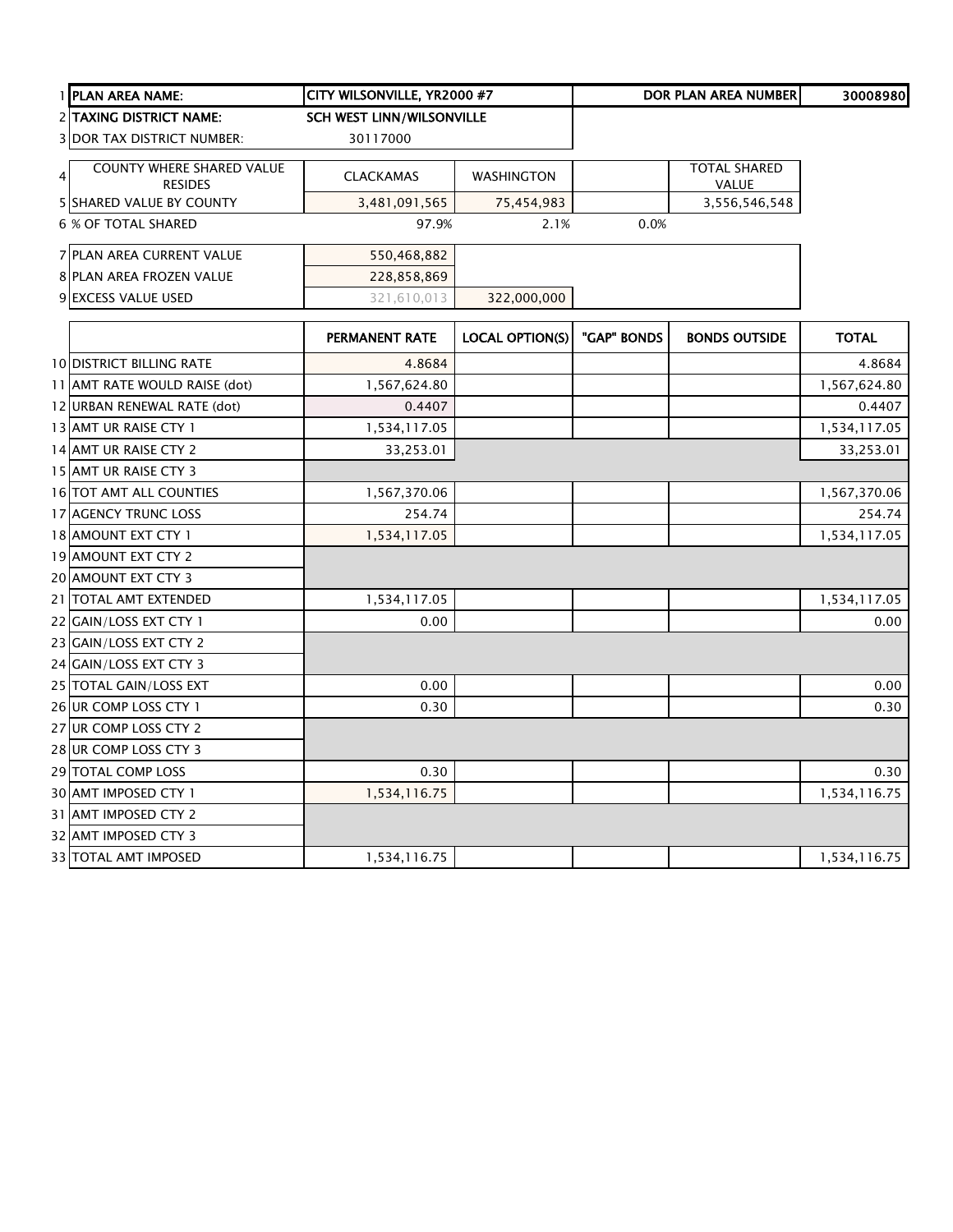|   | 1 PLAN AREA NAME:                           | CITY WILSONVILLE, YR2000 #7 |                        |             | <b>DOR PLAN AREA NUMBER</b>  | 30008980     |
|---|---------------------------------------------|-----------------------------|------------------------|-------------|------------------------------|--------------|
|   | 2 TAXING DISTRICT NAME:                     | <b>SRV 2 METRO</b>          |                        |             |                              |              |
|   | <b>3 DOR TAX DISTRICT NUMBER:</b>           | 30008090                    |                        |             |                              |              |
|   |                                             |                             |                        |             |                              |              |
| 4 | COUNTY WHERE SHARED VALUE<br><b>RESIDES</b> | <b>CLACKAMAS</b>            | <b>WASHINGTON</b>      |             | <b>TOTAL SHARED</b><br>VALUE |              |
|   | 5 SHARED VALUE BY COUNTY                    | 4,031,025,961               | 365,879,508            |             | 4,396,905,469                |              |
|   | 6 % OF TOTAL SHARED                         | 91.7%                       | 8.3%                   | 0.0%        |                              |              |
|   | 7 PLAN AREA CURRENT VALUE                   | 550,468,882                 |                        |             |                              |              |
|   | 8 PLAN AREA FROZEN VALUE                    | 228,858,869                 |                        |             |                              |              |
|   | 9 EXCESS VALUE USED                         | 321,610,013                 | 322,000,000            |             |                              |              |
|   |                                             | PERMANENT RATE              | <b>LOCAL OPTION(S)</b> | "GAP" BONDS | <b>BONDS OUTSIDE</b>         | <b>TOTAL</b> |
|   | <b>10 DISTRICT BILLING RATE</b>             | 0.0966                      |                        |             |                              | 0.0966       |
|   | 11 AMT RATE WOULD RAISE (dot)               | 31,105.20                   |                        |             |                              | 31,105.20    |
|   | 12 URBAN RENEWAL RATE (dot)                 | 0.0070                      |                        |             |                              | 0.0070       |
|   | 13 AMT UR RAISE CTY 1                       | 28,217.18                   |                        |             |                              | 28,217.18    |
|   | 14 AMT UR RAISE CTY 2                       | 2,561.16                    |                        |             |                              | 2,561.16     |
|   | 15 AMT UR RAISE CTY 3                       |                             |                        |             |                              |              |
|   | 16 TOT AMT ALL COUNTIES                     | 30,778.34                   |                        |             |                              | 30,778.34    |
|   | 17 AGENCY TRUNC LOSS                        | 326.86                      |                        |             |                              | 326.86       |
|   | 18 AMOUNT EXT CTY 1                         | 28,217.18                   |                        |             |                              | 28,217.18    |
|   | 19 AMOUNT EXT CTY 2                         |                             |                        |             |                              |              |
|   | 20 AMOUNT EXT CTY 3                         |                             |                        |             |                              |              |
|   | 21   TOTAL AMT EXTENDED                     | 28,217.18                   |                        |             |                              | 28,217.18    |
|   | 22 GAIN/LOSS EXT CTY 1                      | 0.00                        |                        |             |                              | 0.00         |
|   | 23 GAIN/LOSS EXT CTY 2                      |                             |                        |             |                              |              |
|   | 24 GAIN/LOSS EXT CTY 3                      |                             |                        |             |                              |              |
|   | 25 TOTAL GAIN/LOSS EXT                      | 0.00                        |                        |             |                              | 0.00         |
|   | 26 UR COMP LOSS CTY 1                       | 0.00                        |                        |             |                              | 0.00         |
|   | 27 UR COMP LOSS CTY 2                       |                             |                        |             |                              |              |
|   | 28 UR COMP LOSS CTY 3                       |                             |                        |             |                              |              |
|   | 29 TOTAL COMP LOSS                          | 0.00                        |                        |             |                              | 0.00         |
|   | 30 AMT IMPOSED CTY 1                        | 28,217.18                   |                        |             |                              | 28,217.18    |
|   | 31 AMT IMPOSED CTY 2                        |                             |                        |             |                              |              |
|   | 32 AMT IMPOSED CTY 3                        |                             |                        |             |                              |              |
|   | <b>33 TOTAL AMT IMPOSED</b>                 | 28,217.18                   |                        |             |                              | 28,217.18    |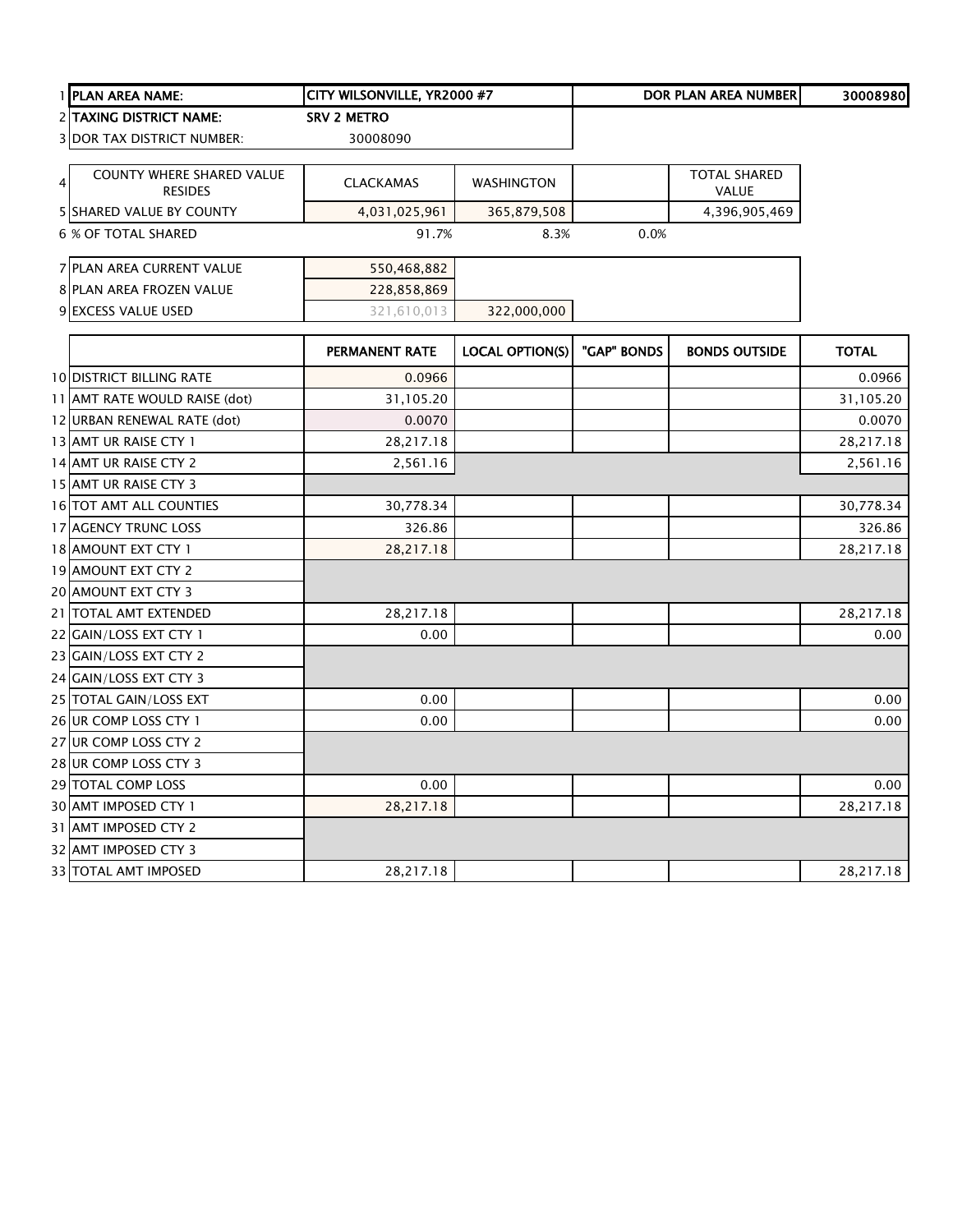|   | 1 PLAN AREA NAME:                                  | CITY WILSONVILLE, YR2000 #7 |                        |             | DOR PLAN AREA NUMBER                | 30008980     |
|---|----------------------------------------------------|-----------------------------|------------------------|-------------|-------------------------------------|--------------|
|   | 2 TAXING DISTRICT NAME:                            | <b>Vector Control</b>       |                        |             |                                     |              |
|   | <b>3 DOR TAX DISTRICT NUMBER:</b>                  | 30007510                    |                        |             |                                     |              |
|   |                                                    |                             |                        |             |                                     |              |
| 4 | <b>COUNTY WHERE SHARED VALUE</b><br><b>RESIDES</b> | <b>CLACKAMAS</b>            |                        |             | <b>TOTAL SHARED</b><br><b>VALUE</b> |              |
|   | 5 SHARED VALUE BY COUNTY                           | 4,032,065,970               |                        |             | 4,032,065,970                       |              |
|   | <b>6 % OF TOTAL SHARED</b>                         | 100.0%                      | 0.0%                   | 0.0%        |                                     |              |
|   | 7 PLAN AREA CURRENT VALUE                          | 550,468,882                 |                        |             |                                     |              |
|   | 8 PLAN AREA FROZEN VALUE                           | 228,858,869                 |                        |             |                                     |              |
|   | 9 EXCESS VALUE USED                                | 321,610,013                 | 322,000,000            |             |                                     |              |
|   |                                                    | <b>PERMANENT RATE</b>       | <b>LOCAL OPTION(S)</b> | "GAP" BONDS | <b>BONDS OUTSIDE</b>                | <b>TOTAL</b> |
|   | <b>10 DISTRICT BILLING RATE</b>                    | 0.0065                      |                        |             |                                     | 0.0065       |
|   | 11 AMT RATE WOULD RAISE (dot)                      | 2,093.00                    |                        |             |                                     | 2,093.00     |
|   | 12 URBAN RENEWAL RATE (dot)                        | 0.0005                      |                        |             |                                     | 0.0005       |
|   | 13 AMT UR RAISE CTY 1                              | 2,016.03                    |                        |             |                                     | 2,016.03     |
|   | 14 AMT UR RAISE CTY 2                              |                             |                        |             |                                     |              |
|   | 15 AMT UR RAISE CTY 3                              |                             |                        |             |                                     |              |
|   | <b>16 TOT AMT ALL COUNTIES</b>                     | 2,016.03                    |                        |             |                                     | 2,016.03     |
|   | 17 AGENCY TRUNC LOSS                               | 76.97                       |                        |             |                                     | 76.97        |
|   | 18 AMOUNT EXT CTY 1                                | 2,016.03                    |                        |             |                                     | 2,016.03     |
|   | 19 AMOUNT EXT CTY 2                                |                             |                        |             |                                     |              |
|   | 20 AMOUNT EXT CTY 3                                |                             |                        |             |                                     |              |
|   | 21 TOTAL AMT EXTENDED                              | 2,016.03                    |                        |             |                                     | 2,016.03     |
|   | 22 GAIN/LOSS EXT CTY 1                             | 0.00                        |                        |             |                                     | 0.00         |
|   | 23 GAIN/LOSS EXT CTY 2                             |                             |                        |             |                                     |              |
|   | 24 GAIN/LOSS EXT CTY 3                             |                             |                        |             |                                     |              |
|   | 25 TOTAL GAIN/LOSS EXT                             | 0.00                        |                        |             |                                     | 0.00         |
|   | 26 UR COMP LOSS CTY 1                              | 0.00                        |                        |             |                                     | 0.00         |
|   | 27 UR COMP LOSS CTY 2                              |                             |                        |             |                                     |              |
|   | 28 UR COMP LOSS CTY 3                              |                             |                        |             |                                     |              |
|   | 29 TOTAL COMP LOSS                                 | 0.00                        |                        |             |                                     | 0.00         |
|   | 30 AMT IMPOSED CTY 1                               | 2,016.03                    |                        |             |                                     | 2,016.03     |
|   | 31 AMT IMPOSED CTY 2                               |                             |                        |             |                                     |              |
|   | 32 AMT IMPOSED CTY 3                               |                             |                        |             |                                     |              |
|   | 33 TOTAL AMT IMPOSED                               | 2,016.03                    |                        |             |                                     | 2,016.03     |